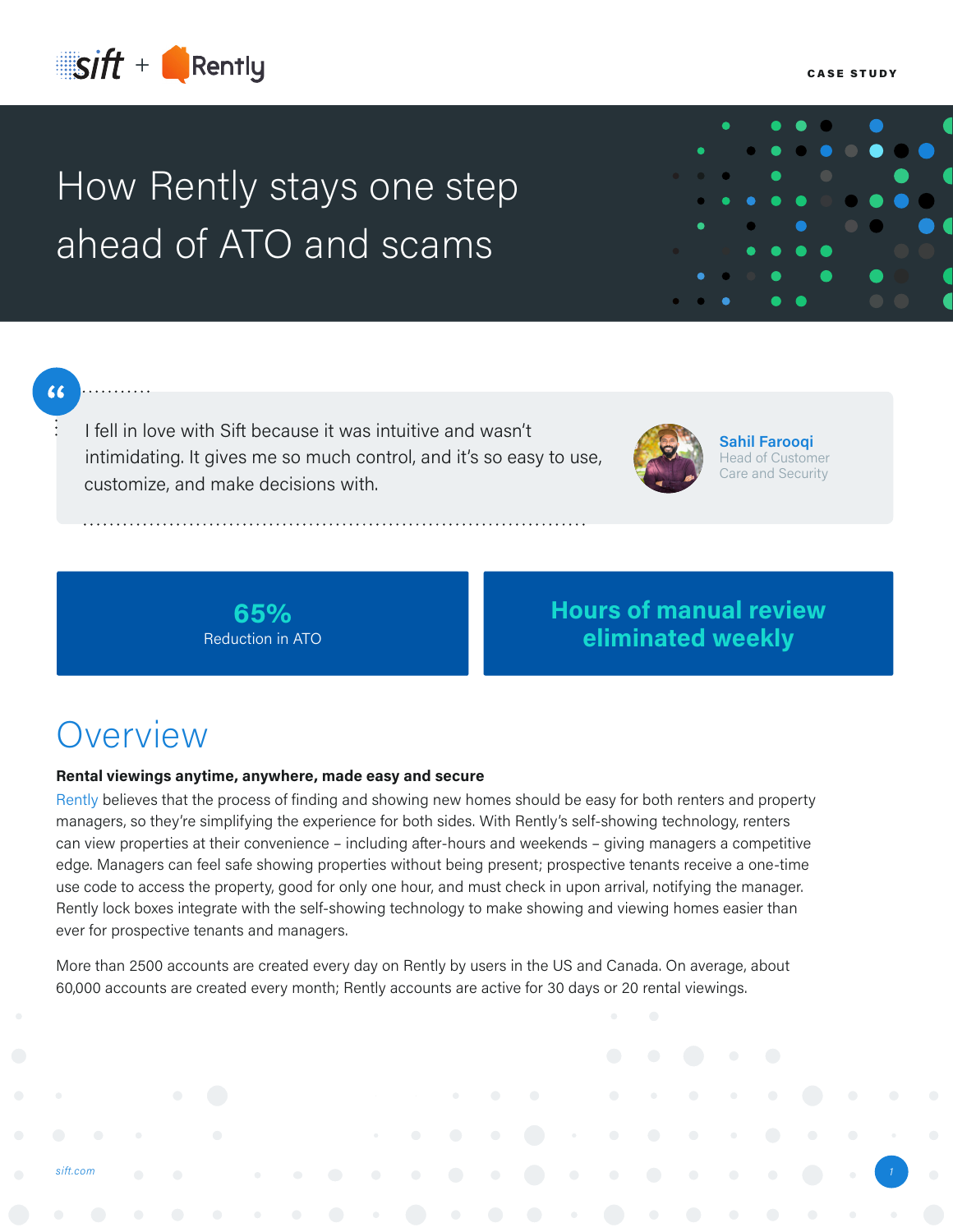## Challenge

#### **Rules-based fraud prevention was reactive, not proactive**

Every Rently user is required to provide credit card information, photos of their ID, and a photo of themselves when creating an account. But fraudsters were using fake IDs and selfies found on the internet to get around Rently's identification verification process. Rently also started experiencing account takeover (ATO); fraudsters were taking over property manager accounts to change property pricing and availability, and provide access to the unit to unauthorized individuals.

Without automation, catching ATO in real time during manual reviews proved incredibly difficult. They had a rulesbased system in place that was catching some fraud, but wasn't able to keep up with fraudsters getting smarter and finding ways around those rules to get onto the platform. Rently needed a solution that could automate decisions and proactively detect fraud, rather than continue to react to fraud after an incident had occurred.

### Solution

#### **Automation and rules working effectively together**

Head of Customer Care and Security Sahil Farooqi had used Sift at a company prior to joining Rently and was impressed with the results. When he started in his new role at Rently and saw the need for automation and proactive fraud prevention, he immediately thought of Sift again. Once Rently implemented Sift Account Defense – which took only eight hours – they trained the model for two months before going into full production mode, and immediately started to see strong results.

Rently combines automation with rules; the Sift Console makes it easy for the Fraud team to add and remove rules as needed, and they're auto-blocking users based on a Sift Score (a risk score based on behavioral attributes), significantly reducing false positives and the amount of manual review that needs to be done. It takes a maximum of two minutes for a team member to review a flagged user, thanks to the ease of use of the console and the clear picture of each user provided by Sift Insights Drilldown Reports.

Sahil especially loves using the Network feature for combating ATO, where he can utilize device fingerprinting to see whether a user has infiltrated an account and if they have the potential to infiltrate another. The Fraud team also utilizes signals like IP address, email domains and the age of email addresses, and more to determine whether a user is legitimate or a fraudster. The team also loves having access to Ekata (formerly Whitepages Pro) identity data directly in the Sift Console, helping them work more efficiently by reducing time in queue and improving the overall customer experience.

*[sift.com](http://www.sift.com) 2*